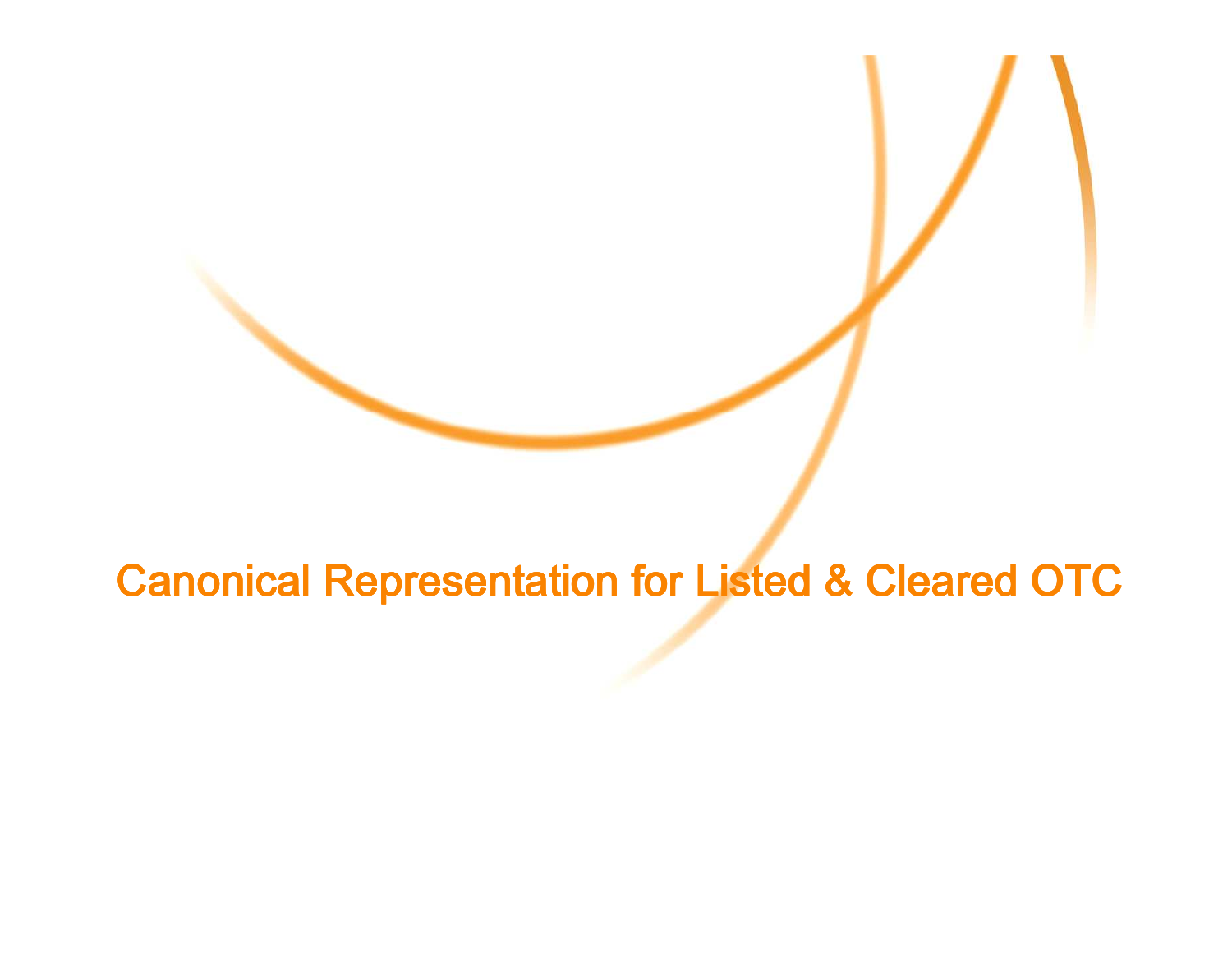$\mathcal{L}_{\mathcal{A}}$  The normalized feature of listed & cleared OTC products should allow participants to make use of a product representation

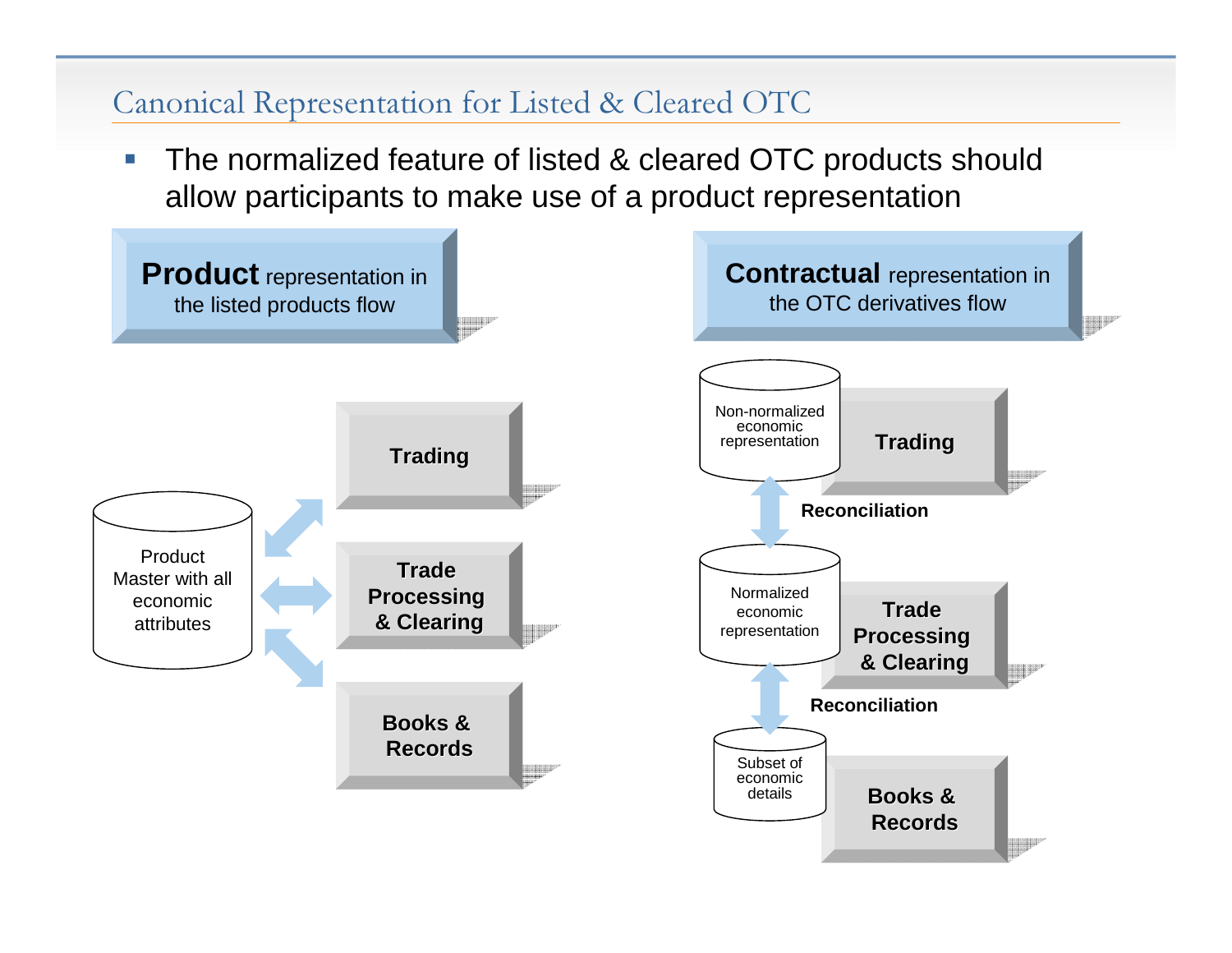**Service Service** ■ While an effort has been made in using an industry protocol, there is room for improvement for normalizing the representation of derivatives traded and/ or cleared through marketplace utilities.